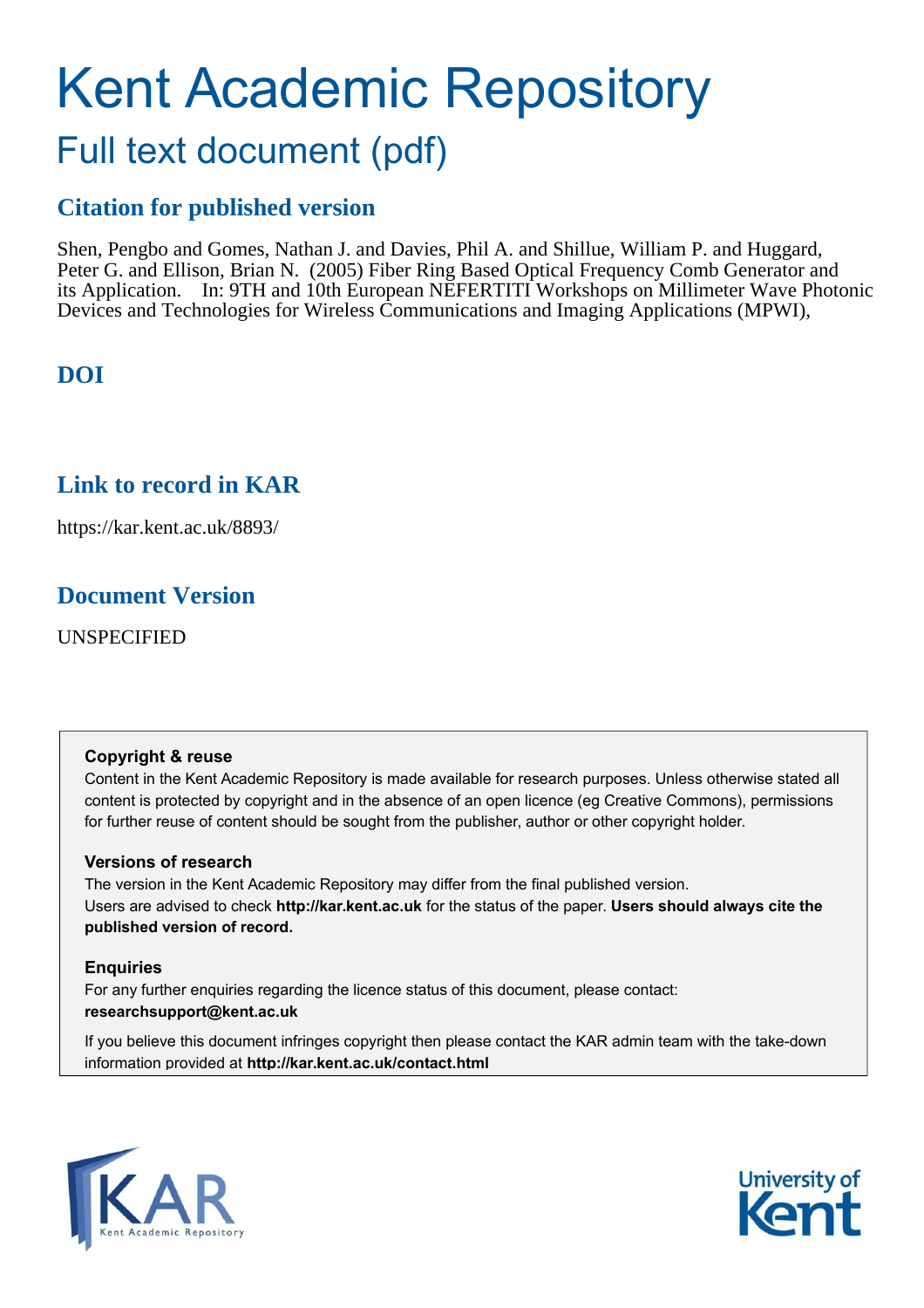#### **FIBER RING BASED OPTICAL FREQUENCY COMB GENERATOR AND ITS APPLICATION**

*P. Shen, N. J .Gomes, P. A. Davies*

P.shen@kent.ac.uk University of Kent, Electronics Department, Canterbury, Kent, UK CT2 7NT

#### **ABSTRACT**

A fiber ring based Optical Frequency Comb Generator is presented. Highly stable fiber laser combined with matched length cavity length correction loop gives stable output. The system is capable to generate a coherent optical comb of wider than 500 GHz, and with a relative flat spectral profile. Combined with the high frequency waveguide based photomxier, this system is capable to generate a high quality, tunable millimeter wave signal. The phase noise of the 110 GHz detected signal at 100 kHz offset is typically better than -82dBC/Hz, with a maximum power available from the photomixer directly equal to 0.18 mW. This presents a high quality, easily deliverable millimeter wave signal, and can be used in many millimeter/sub-millimeter applications such as the LO for phased array antenna or image system. The narrow linewidth and high stability of the signal generated from the photomixer will allow narrow band heterodyne detection, which significantly improves the signal to noise ratio of the detection scheme. The easily tuning in the frequency will benefit the accurate spectral scanning. Problems of the generation and delivery of the optical comb are also examined.

#### **1. INTRODUCTION**

High frequency and high quality signals are required in many applications, such as radio over fiber, or phased array antennas. Generating such a signal optically and delivering it through the low loss optical fiber is a desired approach. This approach takes the advantages of a centralized configuration, reduced cost in maintenance, wideband capability and extremely low loss distribution.

Traditional methods of generation of modulated optical signal limit the maximum of the frequency to be delivered by the fiber to around 40GHz. These limitations were not only caused by the effective response of photodetector, but also by the methods of producing high quality sources carried by the optical signal. Current developments of high-speed, highpower photomixer modules [1, 2] make the delivery of high frequency and moderate power signals more feasible. As the demand for high frequency signal distribution network grows, the development of a high quality millimeter wave photonic generator is needed. The requirement of a system that not only is capable of generating a highly stable millimeter-wave signal, but also provides adequate bandwidth coverage and tunability, poses a major challenge in its development.

The Optical frequency comb generator (OFCG) has been widely used as an optical frequency chain [3] in the precision measurement of the optical frequency schemes, as it allows the direct measurement of wide optical frequency intervals. The OFCG generates an optical spectrum consisting of a series of optical comb lines which are coherent with each other. These lines are equally separated by a microwave reference frequency. Hence phase locking or injection locking lasers to these comb lines will result in the lasers being locked to each other.

The most straightforward method of generating an optical comb is to modulate a laser beam by a microwave signal though an electro-optic modulator. However, the spectrum produced is limited to within a small frequency range. Furthermore, the sidebands generated do not have regular profile. Some of the sidebands may go missing or have low amplitude, which is not desired for an optical comb. A resonant electrooptic modulator type optical frequency comb generator relies on placing the optical modulator inside an optical resonator to enhance the modulation. The modulation frequency must coincide with one of the resonance frequencies of the cavity. This type of comb generator was first demonstrated by Kobayashi et al in 1972 [4].

Fiber ring based optical comb generator [5,6,7] has the advantage of utilizing low cost telecommunication components. The fiber based long cavity provides the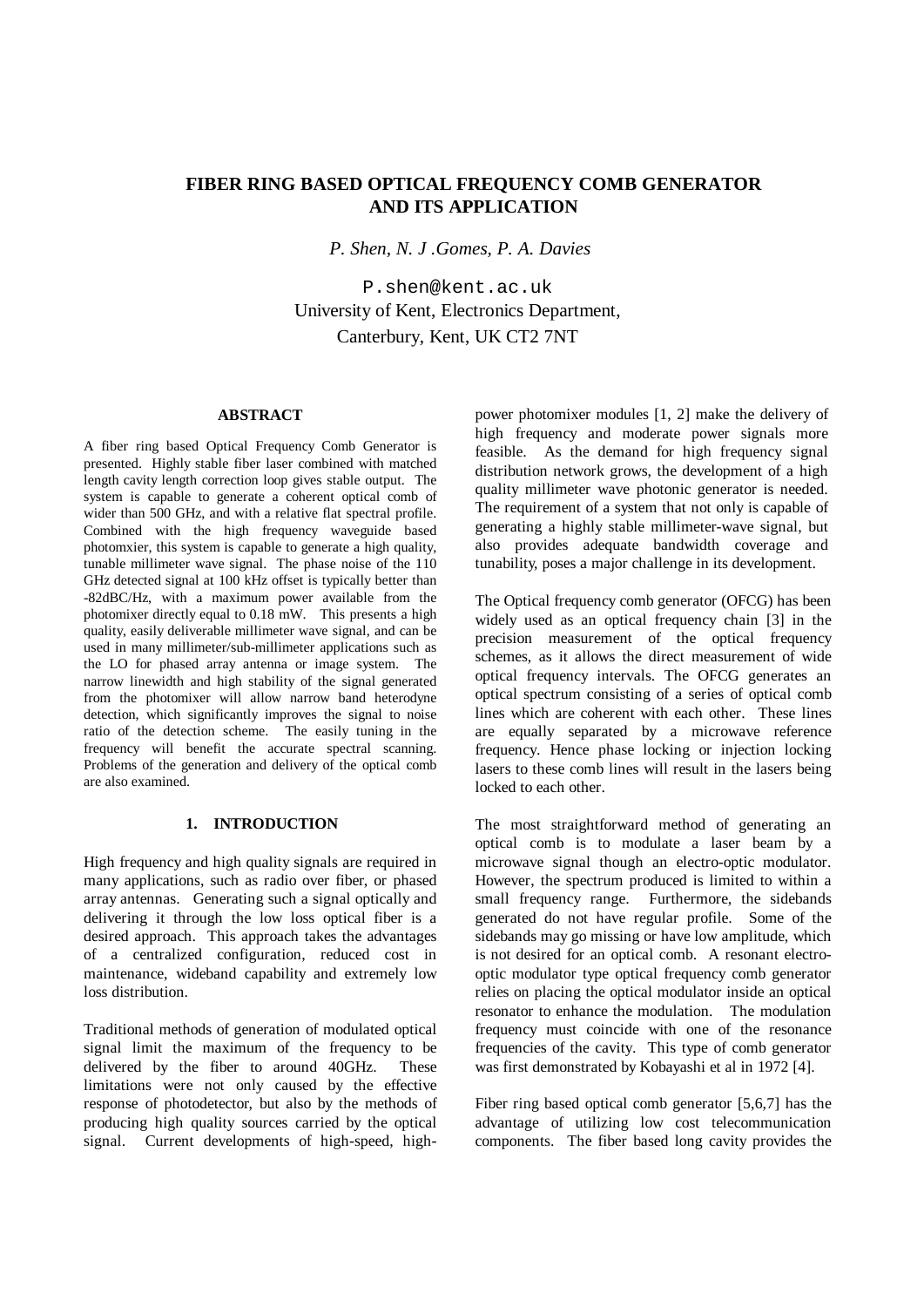potential of both being compact and having the ability to tune in small frequency steps. The latter is often limited by an order of few GHz in other resonant types of OFCG, since the minimum tuning step is limited by the length of the resonance cavity.

In this paper we present a fiber ring based optical frequency comb generator which is capable of stable single mode operation.

#### **2. FIBER RING BASED OPTICAL FREQUENCY COMB GENERATOR**

The fiber ring based OFCG consists mainly of an optical amplifier, an optical phase modulator, fiber delay lines and a 3dB coupler, as shown in Figure 1. Two isolators are used to ensure that the light propagates only in one direction, and to avoid unwanted reflections. The phase modulator is polarisation dependent and so a polarisation controller is required before the phase modulator. Input and output for the comb generator is via a 3 dB coupler. With the optical delay line in the cavity, the cavity length of the OFCG can be controlled so that the free spectral rang of the cavity is nearly equal to 5 MHz.

The optical amplifier compensates the loss within the cavity. The round-trip transmittance of the loop is kept at a value that close to but still lower than unity, and hence the high finesse of the cavity is maintained. This

allows inserting many optical components within the loop. Furthermore, the resonance of the cavity no longer only depends on the coupling ratio of the coupler used in the loop. This helps to improve the efficiency of the power that can be coupled into and out of the loop.

A highly stable fiber laser is used as the master laser. This fiber laser has a linewidth of 2-3 kHz, and its frequency is said to be stable over time. However, few MHz of low frequency drift  $(< 1$ Hz) is still expected, which is common for the laser without stabilizing to a reference. The use of a narrow linewidth laser as the reference ensures that the OFCG will be operating in a single mode condition. Each of the comb line in this case will only contain one single cavity mode.

The long cavity does pick up more acoustic noise than shorter cavities. Furthermore, the thermal slope of the ring cavity is measured at the order of 22ppm/Deg C. The dense spaced cavity modes suffer frequency drift due to the noise or thermal changes. As a result, the due to the noise or thermal changes. relative drift of the frequency of the reference laser and the cavity mode are significant enough to destroy the stable operation of the OFCG. This is worsened by the frequency drift of the master laser itself. Under laboratory condition, the OFCG can not maintain stable operation unless it is enclosed within a box. Even when measures of isolation are taken, the period of the stable operation will only last a few seconds before it drift into mode hoping.



ISO: Optical isolator, PC: Polarization Controller, HVA: High Voltage Amplifier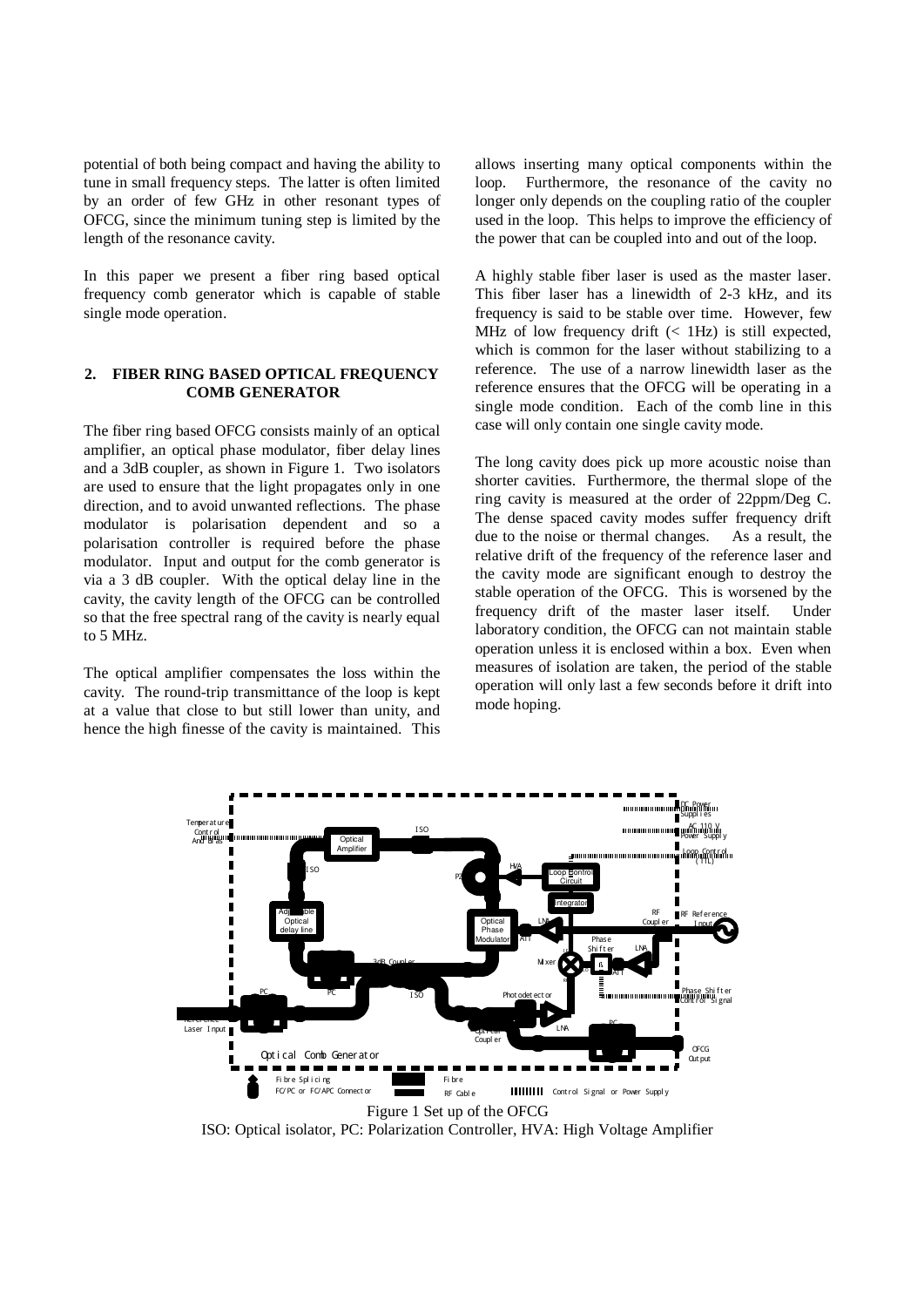To obtain stable operation, a loop length servo loop therefore has to be used to keep one of the cavity modes coincident with the reference laser frequency. This was done by detecting the loop length error signal and then feeding it back into the cavity by a fiber stretcher.

#### **3. MILLIMETER WAVE GENERATION FROM THE OFCG**

By using the narrow linewidth laser as the reference and employing the loop length control, the performance of the comb generator is greatly improved. Stable operation in the same condition can be achieved well exceeding half an hour, and can be further improved if active temperature stabilization of the unit is adopted.

The locking bandwidth of the OFCG is measured to be at the order of 50 kHz. That means the modulation frequency can be continuously tuned by 50 kHz without lost of the comb. The profile of the comb can change slightly, especially at the edges of the comb. However, this is not our first concern, for the power of the comb lines within the usable band is still enough to lock the lasers.

automatically. Step tunings can be realized within one second.

Figure 2 shows a typical comb spectrum generated by this OFCG. The RF power we used is only 12 dBm, and the power of the reference laser 0 dBm. Frequency spacing between the comb lines can be set between 8 to 12.5 GHz at 5MHz grid.

The average power of the OFCG output can reach 0 dBm, with all the comb lines having a power level of better than -30 dBm. The span of the comb profile can be reach 5 nm within a 10 dB power envelop. With reduced cavity length, the comb span can be much wider.

A millimeter wave signal produced by beating the comb directly is shown in Figure 3. For a 90 GHz signal, which is 10 times the modulation frequency, a signal to noise ratio of better than 90 dBc/Hz at 100 kHz offset can be achieved. By locking a slave laser to the comb lines, millimeter wave signals up to 157 GHz has been generated, limited by the response of the photodetector. The optical phase locked loop employed inferiors the signal to noise ratio to -82dBc/Hz at 100 kHz offset.



Figure 2 Typical optical comb spectrum produced by the fiber ring based OFCG

Further tuning can be achieved by changing the length of the cavity. However, it proves to be difficult to make large changes. Alternatively, due to the long cavity of the OFCG, coarse tunings can be made at 5MHz. There is no worrying that the reference laser frequency will fall in between the adjacent cavity modes, as the active length control can capture the reference laser frequency